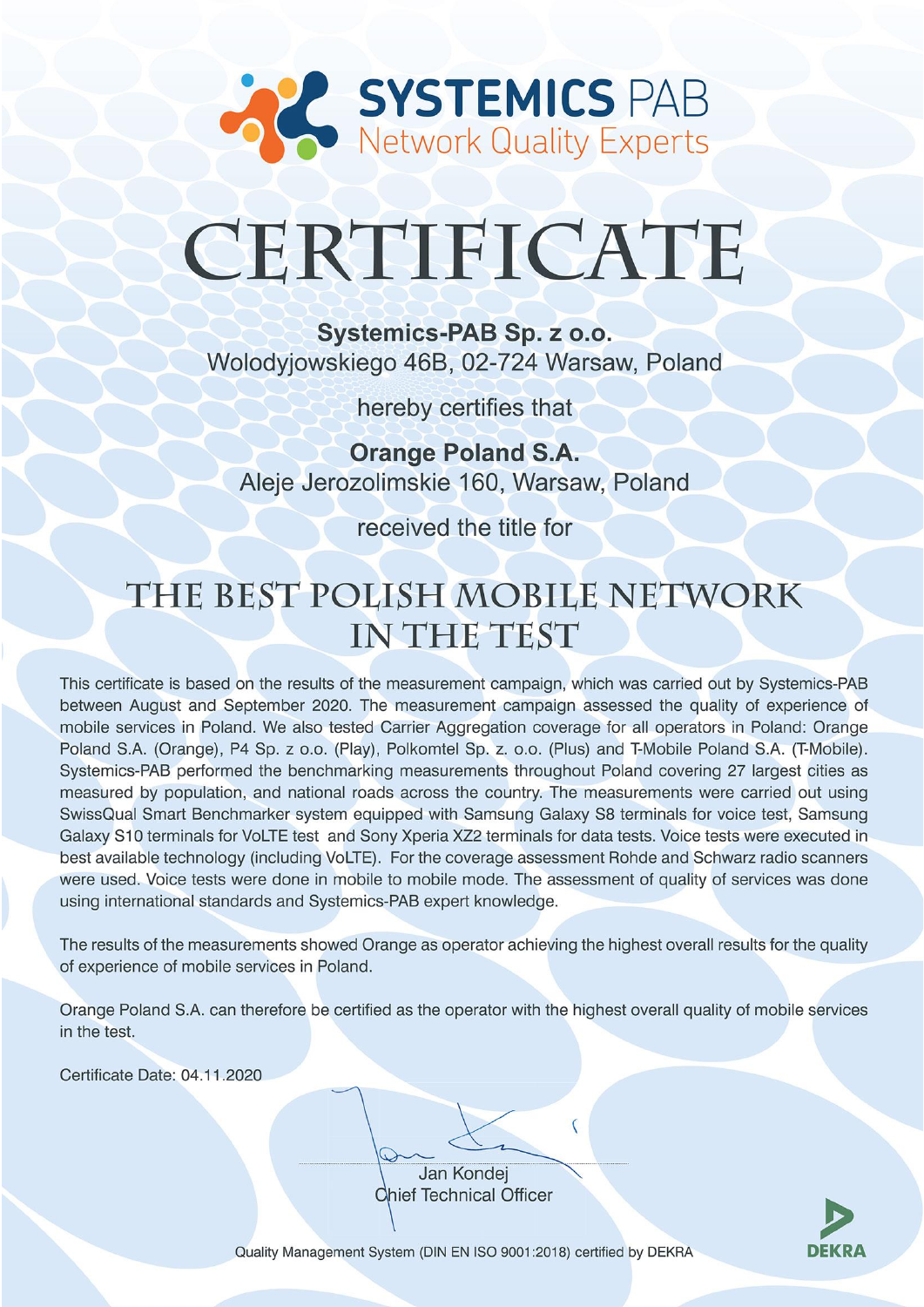

## Test Route

The periodical drive tests of mobile networks play the vital role in maintaining the highest standards of the telecommunication services quality and customer experience when using the network. It allows to assess the situation on the market and is one of the tools for stimulating the competitiveness.



As a part of DSBO project Systemics-PAB delivered extensive benchmarking campaign to measure the quality of mobile telecommunication services offered by mobile networks operators in Poland across the country.

The benchmarking measurements took place between August 28<sup>th</sup> and September 29<sup>th</sup> of 2020 and covered representative areas of Poland including 27 cities and connecting roads. The total distance covered by each of 2 drive test cars used was ~6200 km. Measurements took close to 160 hours delivering ~4660 voice service tests and ~2900 for each of data services tests. All the tests were conducted using SwissQual (Rohde&Schwarz Group) benchmarking solution installed in the roof boxes on measurement cars.

|                              | <b>Voice/VOLTE testing</b>                                                                                                                                                                 | Data testing                                                                                                                                                                                        |
|------------------------------|--------------------------------------------------------------------------------------------------------------------------------------------------------------------------------------------|-----------------------------------------------------------------------------------------------------------------------------------------------------------------------------------------------------|
| <b>Device</b>                | Samsung Galaxy S10<br>cat. 20 (SM-G973FDS)<br>LTE / HSPA+ DC / HSUPA 5.76<br>signal attenuation* - 7dB                                                                                     | Sony XZ2<br>cat. 18 (H8216)<br>LTE / HSPA+ DC / HSUPA 5.76<br>signal attenuation* - 7dB                                                                                                             |
| <b>Test Cases</b>            | <b>Mobile-to-Mobile</b><br><b>Best available Voice technology:</b><br>115 sec call window<br>85 sec call duration<br>15 sec call setup time out<br>MultiRAB - 100kB http traffic injection | Data 4G preferred:<br>APN with default IPv4/IPv6 settings<br>HTTP UL and DL stress test 7s<br>HTTP 1MB UL and 3MB DL file transfer<br>Live Web Browsing 4 pages (http & https)<br>YouTube Streaming |
| <b>Tests and Route Types</b> | 100% Drivetest<br>Big Cities, Small Cities and Connecting Roads                                                                                                                            |                                                                                                                                                                                                     |

#### Measurement Setup

\* attenuation inserted to simulate usage conditions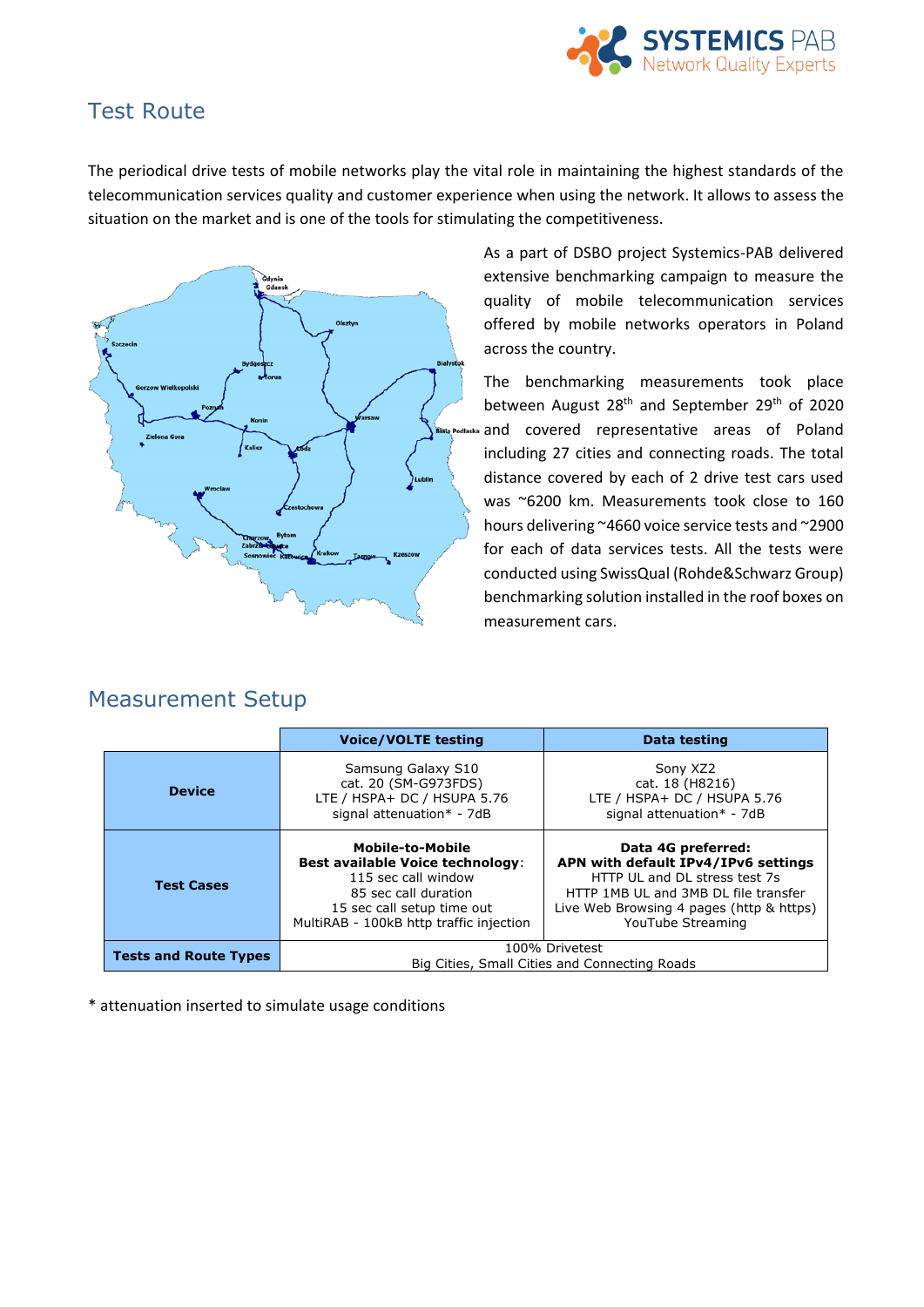

# Scoring Methodology

The quality assessment and the comparison between operators was prepared using the ETSI Technical Report 103559 Annex B approach.

The Report was developed and published in August 2019. It fulfils market needs for open and "standardized" countrywide mobile network benchmarking and scoring. These when published in the press enjoy great public interest and are of high importance for the operators of mobile networks. TR103599 allows to get results which are transparent about how the actual scoring has been achieved including methods and underlying assumptions.

The document discusses the construction and methods of such countrywide measurement campaign, with respect to the area and population to be covered, the collection and aggregation of the test results and the weighting of the various aspects tested.

The experienced quality of service varies over time so that the individual score of a particular throughput cannot be fixed once and for all.

The basic philosophy of the scoring is driven by customer's experience with the network and service quality. In assessing the overall performance and overall score of each mobile network, 2 main categories of services (with subcategories) have been evaluated:

- Voice services, affecting 40% of the overall score
- Data services, affecting 60% of the overall score and consisting of following tests:
	- Fixed Size File DL
	- Fixed Size File UL
	- Fixed Duration File DL
	- Fixed Duration File UL
	- Web Browsing
	- YouTube streaming

#### Additional assumptions

The test area was designed to cover cities and connecting roads (with villages along roads) that constitute 25% of the Polish population.

In order to keep the fairness of testing methodology all the operators in the benchmark were tested using the same measurement terminal type supporting functionalities offered by networks to achieve the best performance. The selection of measurement terminals models for data and voice tests took also into account the stability of the terminal itself as well as availability of the appropriate firmware version to support VoLTE and high data throughputs. The quality of services was not limited by SIM cards used in the project. Commercial tariffs were used.

The selection of web pages to be tested was done based on Alexa rank of most popular web destinations in Poland which are accessible for drive testing (automated test by robots).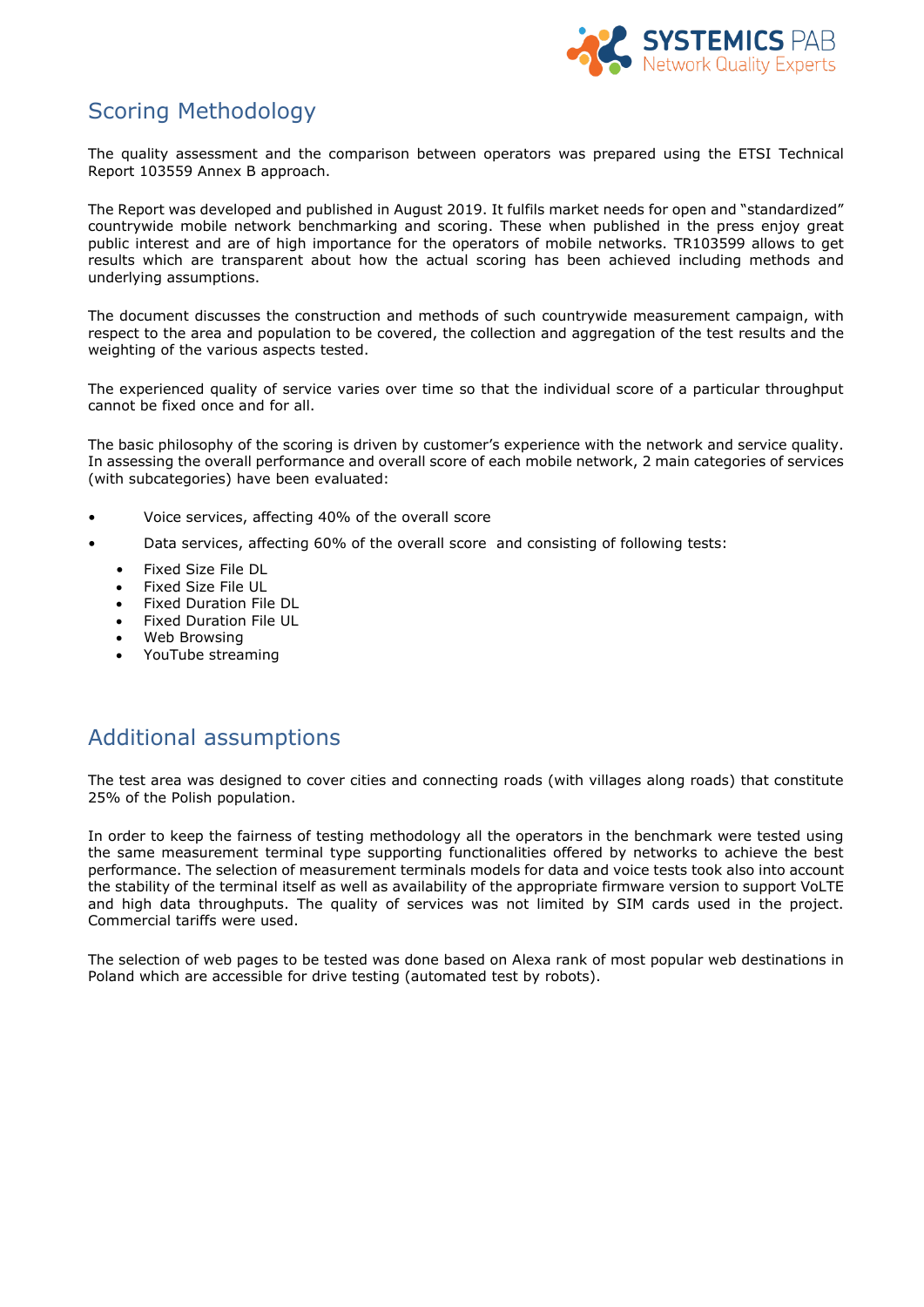

### Scoring Results

With applied scoring methodology the highest number of points in overall scoring was achieved by Orange and was equal to 944.9 out of 1000 of maximum achievable. The other operators scored 941.5, 862.9 and 851.5. Orange got the best score in both voice and data tests.



Orange achieved the highest overall score due to the best quality of services in all measured aggregations except voice tests in Big Cities where Op4 was leading by 0.3 points.



In all aggregations the results of Orange and Op4 are close to each other, with Orange being ahead especially for voice services and data services outside Big Cities. The scoring difference varies in specific tests types and geographical locations. There is noticeable distance in scoring results between Orange and Op4 who are leading operators and two others.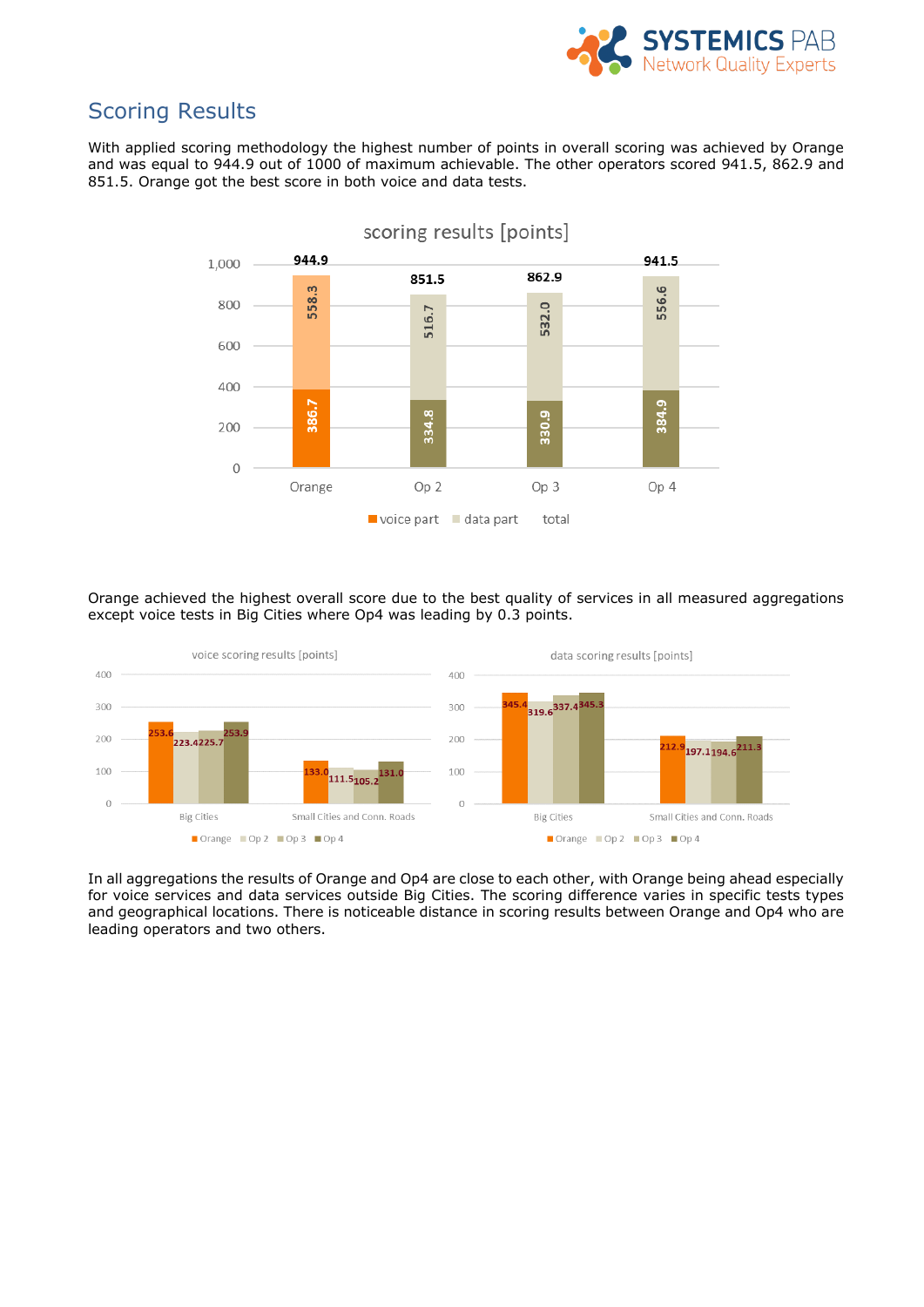

The comparison of scoring results for selected tests for big cities and other areas is presented on charts below.











#### Tests Results in Details

All operators achieved good results in the Voice Call test but there is significant difference between leading two operators (Orange and Op4) and two others. All operators provide VoLTE connections. Orange demonstrates the best voice qualifier (Successful calls with sufficient speech quality and low call setup time). Orange reported 99% of voice tests with VoLTE, Op4 was on similar level with 98%. This figure was lower for Op2 and Op3 with 94% and 95% respectively.



Orange and Op4 have best speech quality MOS with Op4 marginally ahead in Big Cities. Orange, Op2 and Op4 utilize EVS codec, which is VoLTE codec offering superior speech quality compared to legacy (2G/3G) codecs. Op3 utilizes AMR WB codecs (even in VOLTE mode), which provide lower speech quality score.



Op4 is leading in call setup time with Orange being on 2<sup>nd</sup> place. Orange and Op4 achieved this thanks to extensive use and very good performance of VoLTE-VoLTE calls. Other operators present longer call setup time even in case of pure VoLTE Calls.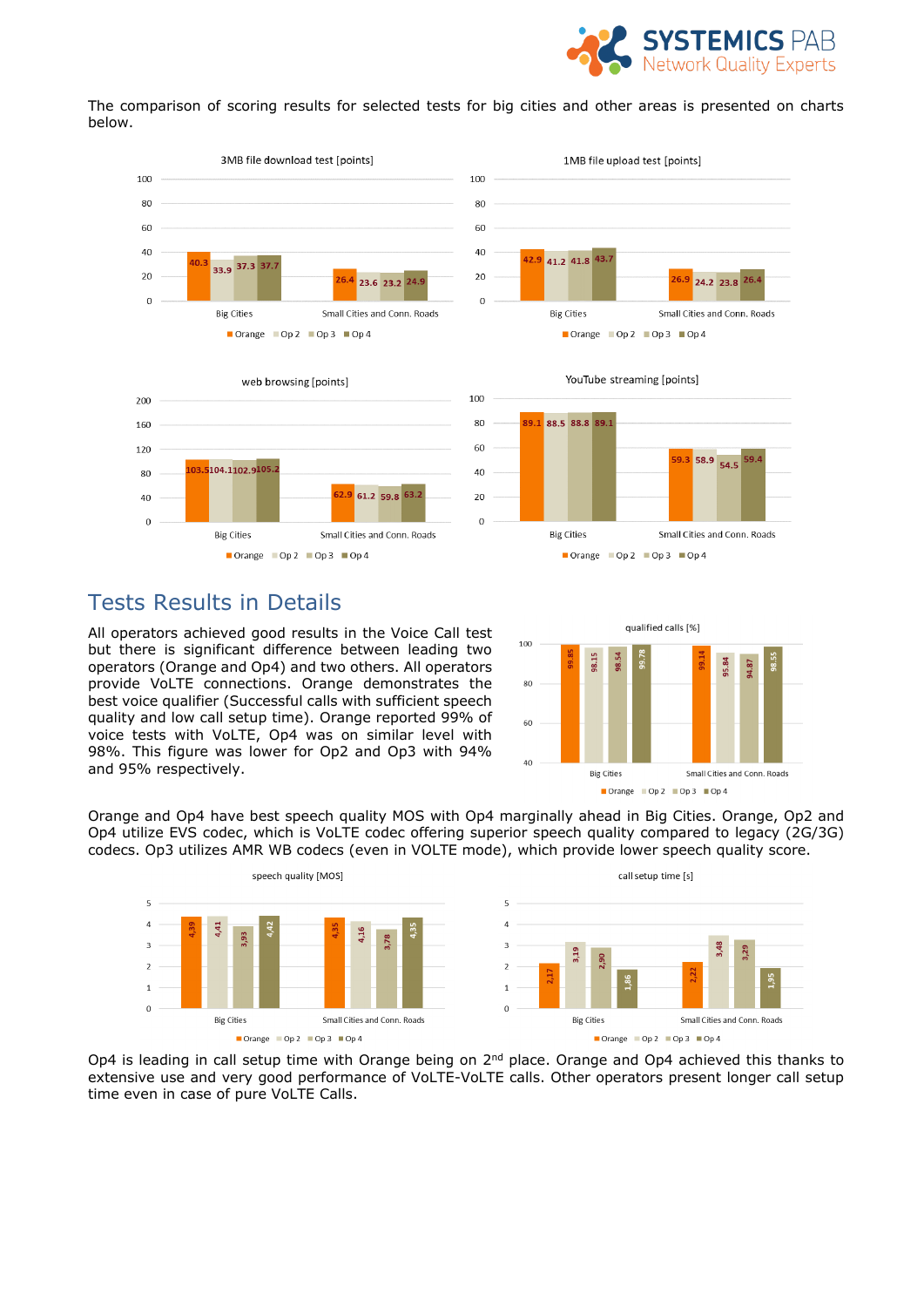













average session time 1MB UL [s]

Orange DL throughput performance in Capacity test is slightly behind Op4 but significantly better than Op2 and Op3. Compared to 2019 benchmarking campaign Orange and Op4 throughput results remained stable, while Op2 and Op3 improved their performance. Both leading operators attribute high throughput to advantage in LTE Carrier Aggregation deployment with Orange having 58% of tests with 4CA and Op4 having 55% of tests with 4CA. Op3 shows lowest level of LTE CA deployment with only 35% of tests with any CA combination.

In case of Uplink throughput Orange reports the best results. Orange was the only measured operator with Uplink Carrier Aggregation technology activated in the network. Uplink carrier aggregation was noted for 25% of tests and is responsible for highest throughput results scored in this test. Op2, Op3 and Op4 results reflect closely bandwidth of deployed carriers and efficiency of Uplink data transfers: in this comparison Op3 offered highest average bandwidth, while Op2 and Op4 had highest bandwidth efficiency (bits per transmitted symbol).

Orange achieved shortest average session time among all operators for 3MB file download. This significantly better result was achieved due to TCP Acceleration platform being implemented in the network. Acceleration Platforms break long TCP connection into two shorter ones, on which TCP retransmissions happen independently. This can provide additional gain in some use cases. Op2 and Op3 report more than two times longer average session time due to lower offered throughput and lack of Acceleration platform withing their network.

Orange and Op4 achieve the shortest session times for the 1MB file upload. Almost all operators demonstrate very similar UL reliability in Big and Small cities but Orange presents the best reliability of UL connections on Connecting Roads. Similarly to 3MB Downlink results, achieved session time for this testcase is impacted by presence or lack of TCP Acceleration. Results of this testcase are also impacted by presence of Uplink Carrier Aggregation, bandwidth of available carriers and efficiency of Uplink transfer.